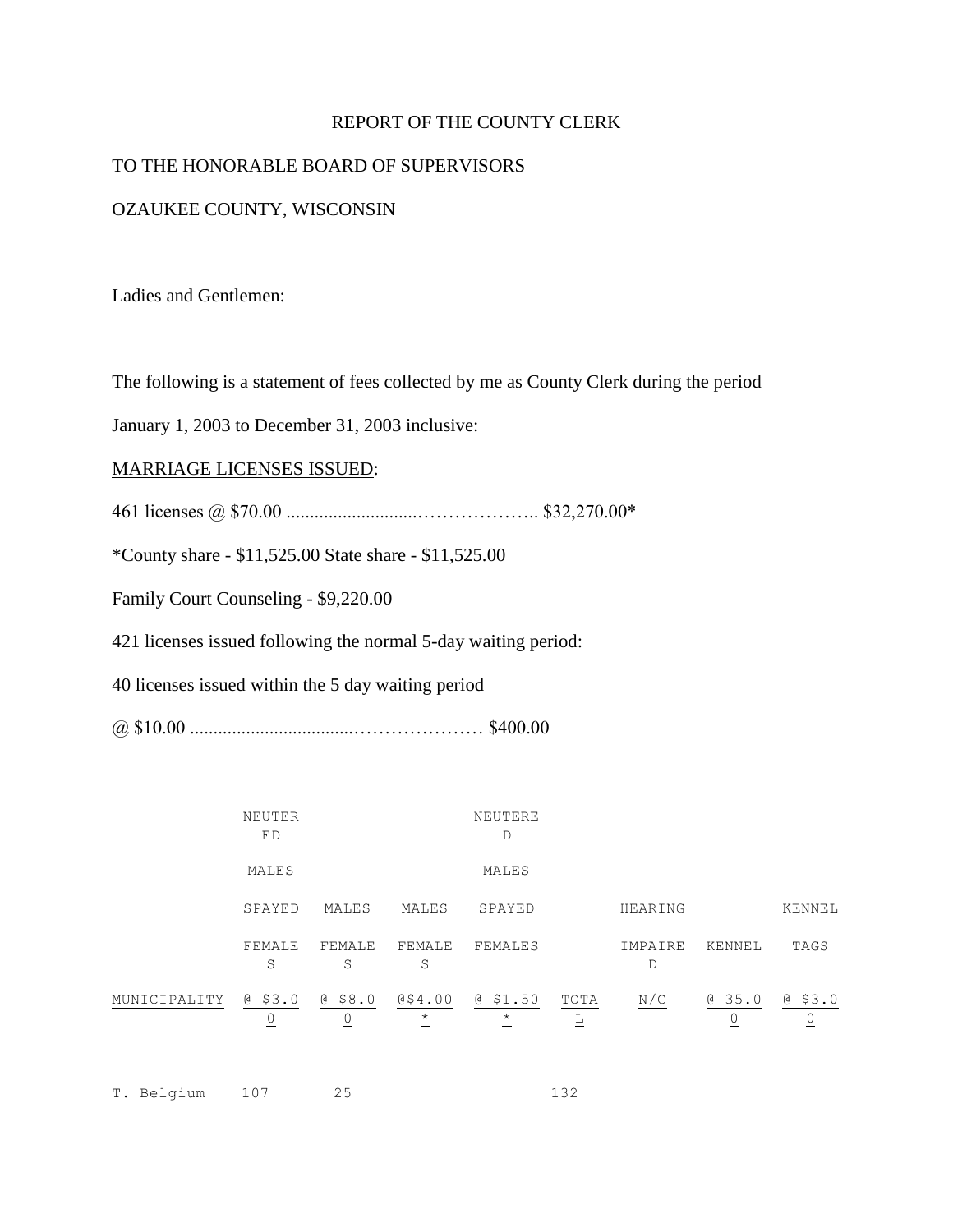| $\mathbb T$ .<br>Cedarburg                                                                                                                    | 414            | 92          |         | 506  |              |                |            |    |
|-----------------------------------------------------------------------------------------------------------------------------------------------|----------------|-------------|---------|------|--------------|----------------|------------|----|
| $\mathbb T$ .<br>Fredonia                                                                                                                     | 140            | 42          |         | 182  |              | 5              | $\,8\,$    |    |
| T. Grafton                                                                                                                                    | 367            | 41          |         | 408  |              | $\overline{4}$ | $\sqrt{2}$ |    |
| T. Port<br>Washington                                                                                                                         | 96             | 29          |         | 125  |              |                |            |    |
| $\mathbb T$ .<br>Saukville                                                                                                                    | 195            | 63          |         | 258  |              |                |            |    |
| V. Belgium                                                                                                                                    | 121            | 34          |         | 155  |              |                |            |    |
| V.<br>Fredonia                                                                                                                                | 76             | 20          |         | 96   |              |                |            |    |
| V. Grafton                                                                                                                                    | 445            | $4\,4$      |         | 489  |              |                |            |    |
| V. Newburg                                                                                                                                    | 8 <sup>8</sup> | $\mathsf S$ |         | 13   |              |                |            |    |
| V.<br>Saukville                                                                                                                               | 198            | 61          |         | 259  | $\,1\,$      |                |            |    |
| V.<br>Thiensvill<br>$\mathsf{e}% _{0}\!\left( \mathcal{A}_{0}\right) ^{T}\!\left( \mathcal{A}_{0}\right) ^{T}\!\left( \mathcal{A}_{0}\right)$ | 164            | 19          |         | 181  | $1\,$        |                |            |    |
| $\mathtt{C}$ .<br>Cedarburg                                                                                                                   | 342            | 34          |         | 406  | $\,1\,$      |                |            |    |
| C. Mequon                                                                                                                                     | 1387           | 205         |         | 1592 | $\mathbf{2}$ | $\,1\,$        |            |    |
| C. Port<br>Washington                                                                                                                         | 345            | 56          |         | 401  |              |                |            |    |
|                                                                                                                                               | 4,405          | 770         | $\,8\,$ | 22   | 5,203        | $\mathsf S$    | $10$       | 10 |

\*If dog is 5 months of age after July 1 of the license year.

| \$19,849.00 |
|-------------|
| 1,304.00    |
| 18,545.00   |
| 992.45      |
| 0.00        |